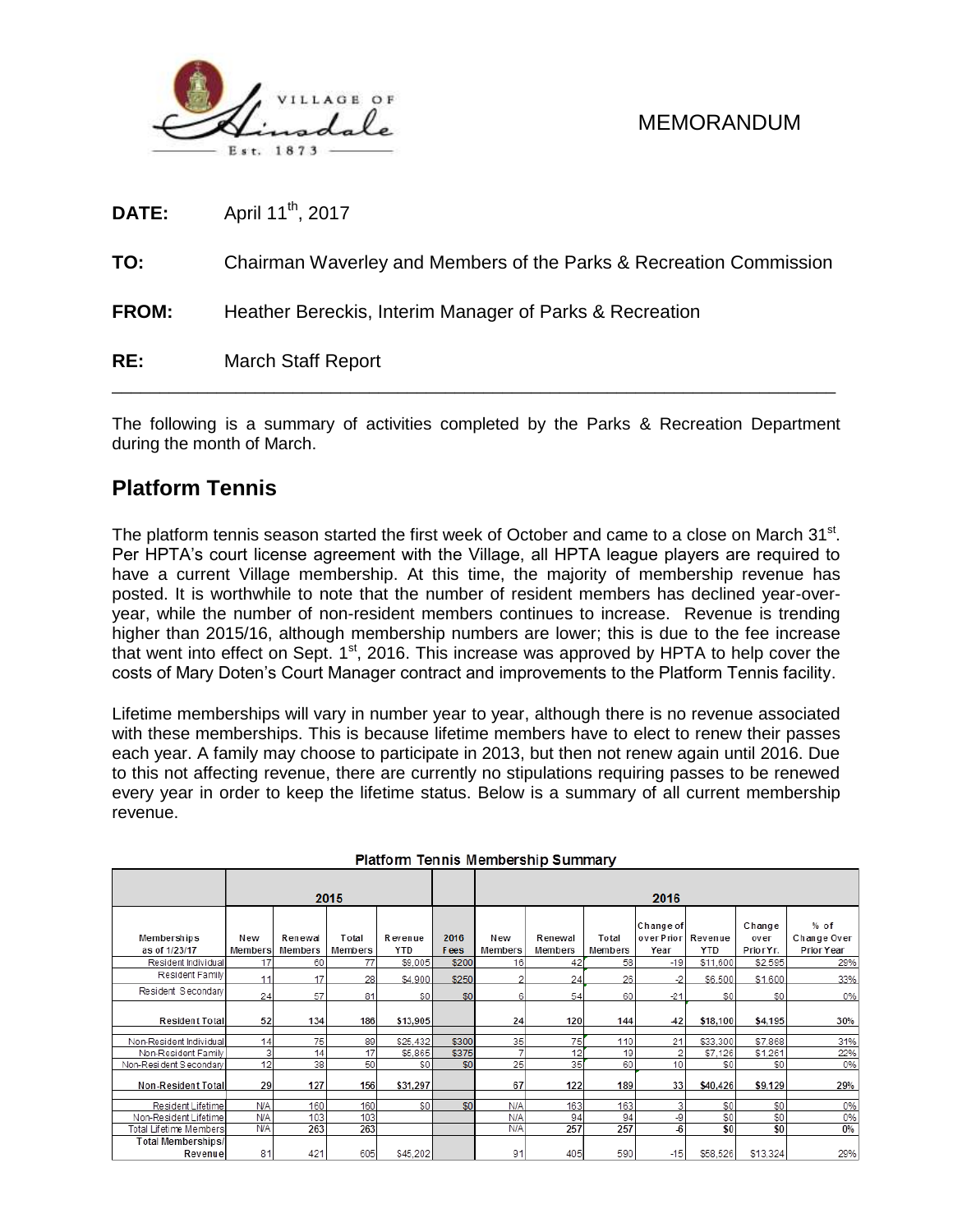

# **Katherine Legge Memorial Lodge**

Preliminary gross rental revenue for the fiscal year to-date is \$132,116. As discussed in detail during the December Parks & Recreation Commission meeting, revenue for the 2016/17 fiscal year continues to lag behind that of fiscal year 2015/16.

Rental revenue for the tenth month of the fiscal year is \$4,550. In February, there were five events held at the Lodge, which is three more than the prior year. Expenses for February are up 32% over the prior year; this is a result of more events and timing of marketing pieces.

| <b>REVENUES</b>         | February     |                |                        | <b>YTD</b>     | Change     | 2016-17       | FY 16-17 | 2015-16       | FY 15-16 |
|-------------------------|--------------|----------------|------------------------|----------------|------------|---------------|----------|---------------|----------|
|                         | Prior        | <b>Current</b> | Prior                  | <b>Current</b> | Over the   | Annual        | % of     | Annual        | $%$ of   |
|                         | Year         | Year           | Year                   | Year           | Prior year | <b>Budget</b> | budget   | <b>Budget</b> | budget   |
| <b>KLM Lodge Rental</b> | \$2,400      | \$4,550        | \$169,125<br>\$122,116 |                | (\$47,009) | \$180,000     | 68%      | \$160,000     | 106%     |
| Caterer's Licenses      | \$0          | \$0            | \$13,766               | \$10,000       | (\$3,766)  | \$15,000      | 67%      | \$15,000      | 92%      |
| <b>Total Revenues</b>   | \$2,400      | \$4,550        | \$182,891              | \$132,116      | (\$50,775) | \$195,000     | 68%      | \$175,000     | 105%     |
|                         |              |                |                        |                |            |               |          |               |          |
|                         |              |                |                        |                | Change     | 2016-17       | FY 16-17 | 2015-16       | FY 15-16 |
| <b>EXPENSES</b>         | February     |                | <b>YTD</b>             |                | Over the   | Annual        | $%$ of   | Annual        | $%$ of   |
|                         | Prior        | <b>Current</b> | <b>Prior</b>           | <b>Current</b> | Prior year | <b>Budget</b> | budget   | <b>Budget</b> | budget   |
|                         | Year         | Year           | Year                   | Year           |            |               |          |               |          |
| <b>Total Expenses</b>   | \$8,023      | \$11,827       | \$129,021              | \$116,886      | (\$12,135) | \$212,741     | 55%      | \$199,700     | 65%      |
| <b>Net</b>              | $($ \$5,623) | (\$7,277)      | \$53,870               | \$15,230       | (\$38,640) | (\$17,741)    |          | $(\$24,700)$  |          |

As noted in the materials previously provided to the Commission, staff has performed an analysis to compare the current Lodge gross revenues to those of the prior six years. As you will see below, while the current fiscal year shows a significant decline over the prior year, it is still on par with past history. Gross revenues for fiscal year 2015-16 were much higher than average.

| <b>KLM Gross Monthly Revenues</b> |           |        |                       |           |    |            |    |            |    |           |                       |         |
|-----------------------------------|-----------|--------|-----------------------|-----------|----|------------|----|------------|----|-----------|-----------------------|---------|
| Month                             |           |        | 2011/12 FY 2012/13 FY |           |    | 2013/14 FY |    | 2014/15 FY |    |           | 2015/16 FY 2016/17 FY |         |
| May                               | \$        | 8,561  |                       | 8,801     | \$ | 16,796     | \$ | 13,745     | \$ | 16,000    | \$                    | 11,850  |
| June                              | \$        | 11,156 | \$                    | 10,745    | S  | 26,818     | \$ | 17,450     | \$ | 22,770    | \$                    | 22,845  |
| July                              | \$        | 13,559 | \$                    | 9,786     | \$ | 18,650     | \$ | 12,909     | \$ | 27,475    | \$                    | 12,550  |
| August                            | \$        | 17,759 | \$                    | 18,880    | \$ | 19,579     | \$ | 25,350     | \$ | 24,775    | \$                    | 12,645  |
| September                         | \$        | 14,823 | \$                    | 14,498    | \$ | 12,137     | \$ | 24,510     | \$ | 15,250    | \$                    | 11,500  |
| October                           | \$        | 16,347 | Ś                     | 15,589    | \$ | 14,825     | \$ | 23,985     | \$ | 25,580    | \$                    | 21,395  |
| November                          | \$        | 8,256  |                       | 11,612    | \$ | 8,580      | \$ | 14,724     | \$ | 14,825    | \$                    | 6,700   |
| December                          | \$        | 8,853  | \$                    | 10,265    | \$ | 13,366     | \$ | 17,290     | \$ | 17,200    | \$                    | 13,457  |
| January                           | \$        | 1,302  | \$                    | 4,489     | \$ | 250        | \$ | 8,450      | \$ | 2,850     | \$                    | 4,624   |
| February                          | \$        | 2,301  | \$                    | 6,981     | \$ | 7,575      | \$ | 3,120      | \$ | 2,400     | \$                    | 4,550   |
| total                             | \$102,917 |        |                       | \$111,646 | \$ | 138,576    | \$ | 161,533    |    | \$169,125 | \$                    | 122,116 |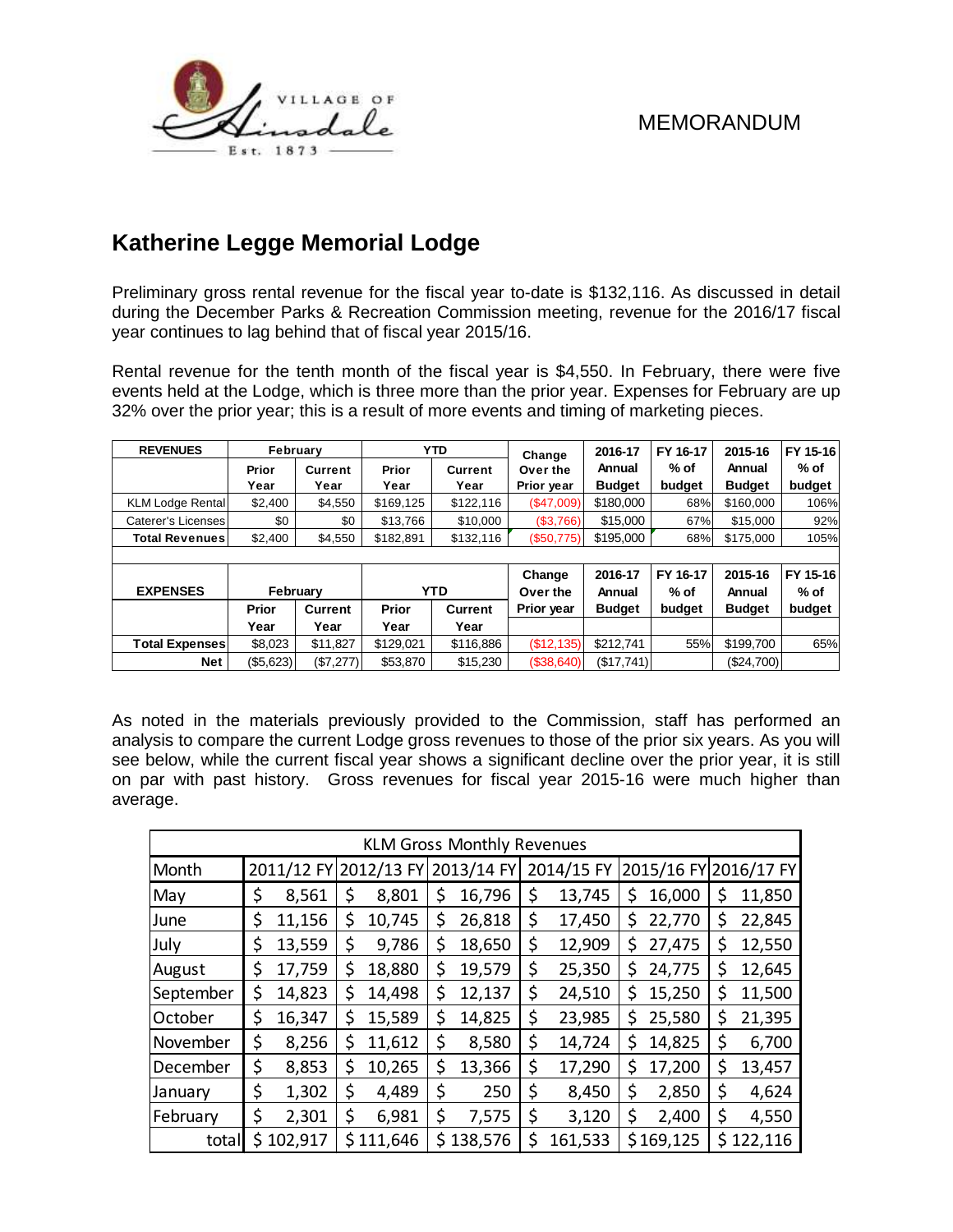

Below is a graph showing the past three years of data and the upcoming year's projection. Future predictions are based on the average revenue from the event type. Also included below are charts indicating the number of reservations and reservation type by month. Typically, events are booked 6-18 months in advance of the rentals; however, if there are vacancies, staff will accept reservations within 5 days of an event. These tracking devices will be updated monthly.

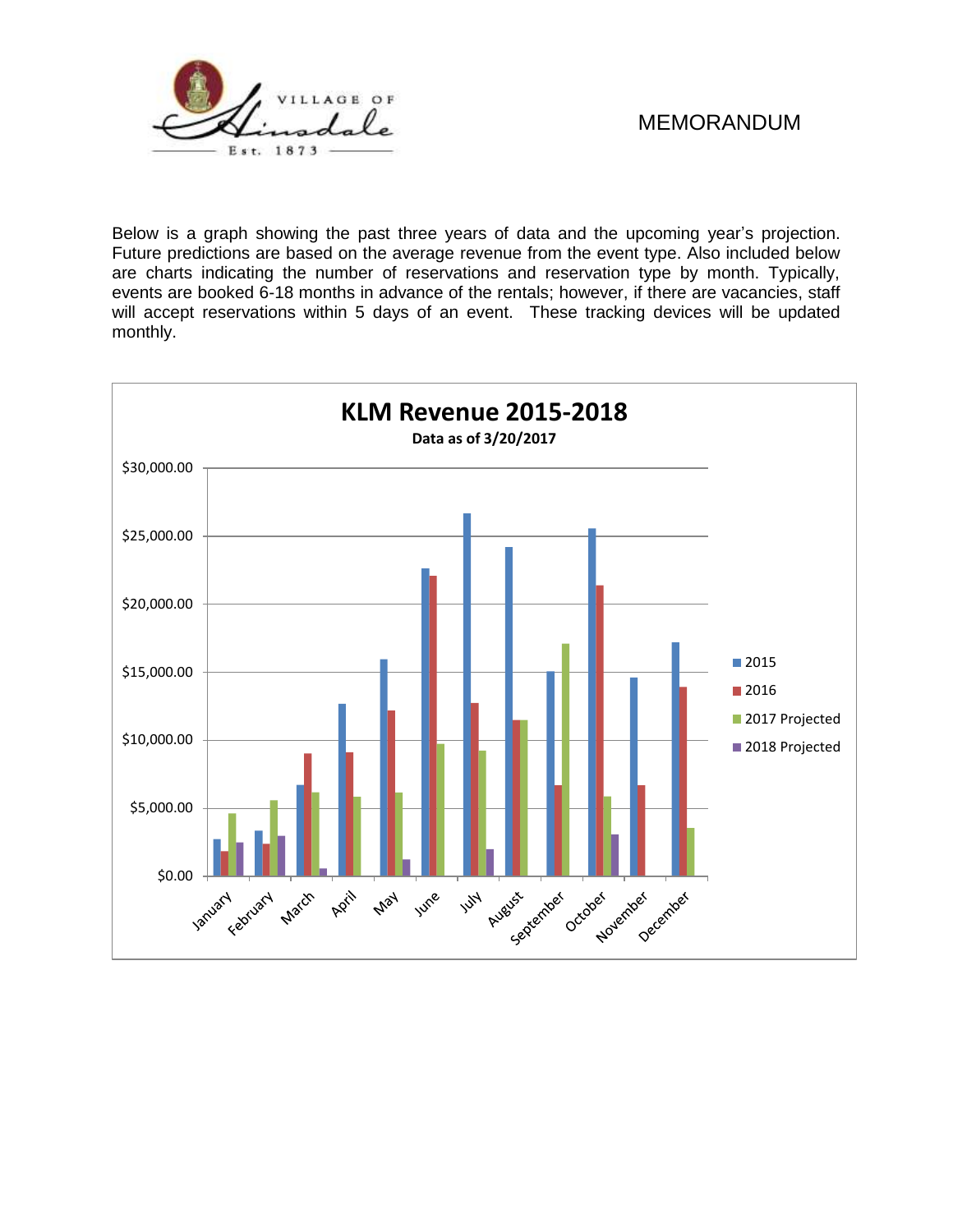



As you will note, there is some concern warranted due to the decline in bookings. However, staff has begun putting the approved marketing plan in place and anticipates seeing an increase in reservations related to increased marketing within three months. Calls for events 8-18 months out are already coming in. To secure rentals for spring 2017, a reminder mailing to past renters is being sent, and the Lodge is offering special discounts for new renters.

## **Upcoming Brochure & Activities**

The Winter/Spring 2017 programming is under way. The Summer 2017 brochure was delivered on March 20<sup>th</sup> and registration started on March  $27<sup>th</sup>$ . Staff has moved the timing of the Summer brochure delivery up from April in response to residents expressing a desire to book summer camps earlier in the year.

Upcoming Special Events include the Easter Egg Hunt on Saturday, April 15<sup>th</sup> and the Earth Day Park Cleanup on Friday, April 21<sup>st</sup>. As in the past, the Easter Egg Hunt will be done in collaboration with The Community House and will be held at Robbins Park. This year's Earth Day Park Cleanup will also be held at Robbins Park.